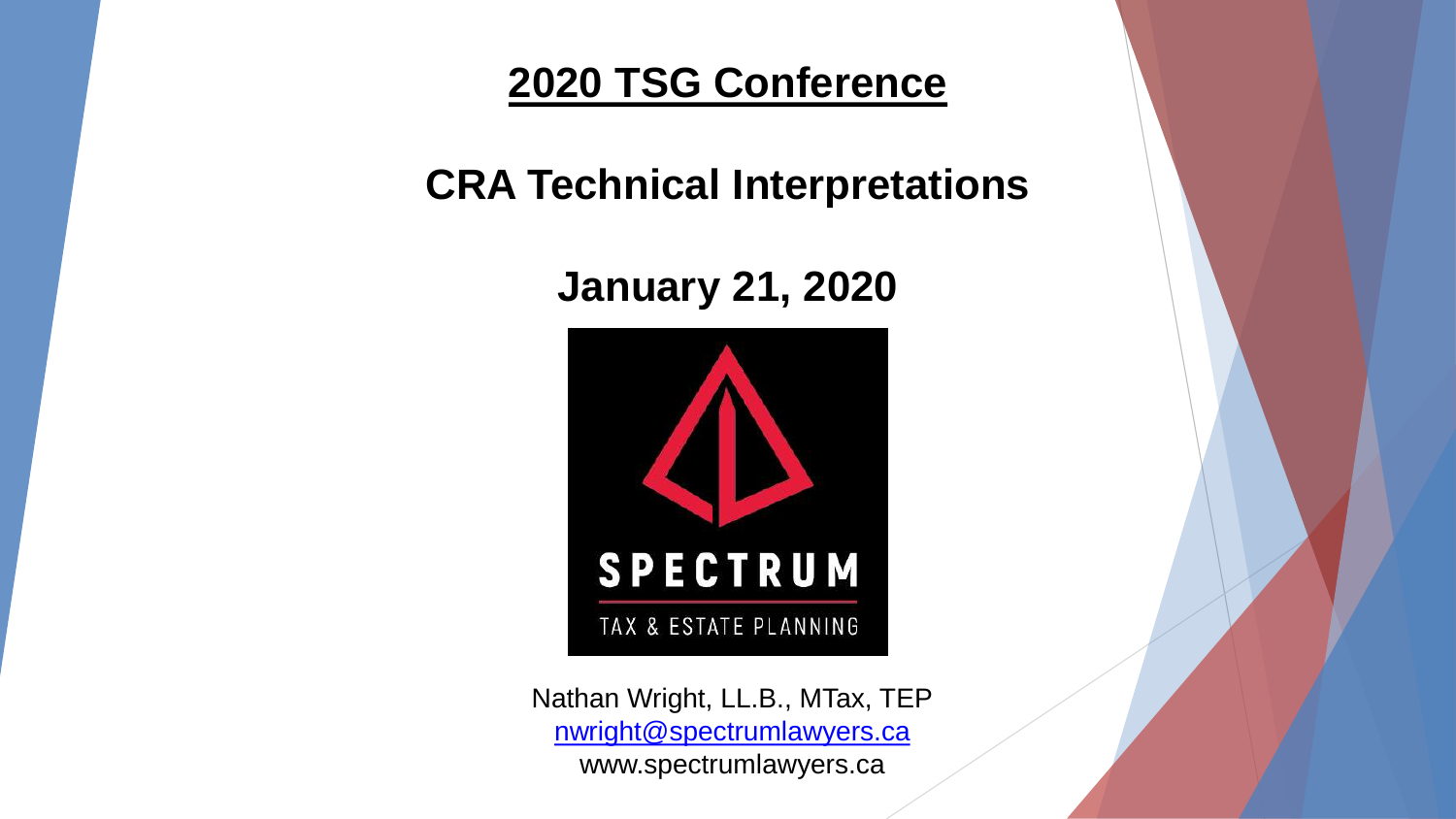### **Agenda**

2. Deregistration of TFSA (2017 – 0718021I7) 11. Cannabis as a Medical Expense (2019-

3. Foreign Exempt Policies (2019-0799101C6) 12. Carry-Forward Tuition Fees (2018-

4. Trust Claiming Capital Gains Reserve (2018 – 0755351I7)

5. Deduction in Computing Income of a Trust (2017 – 0716451E5)

6. Life Interest Trust and Charitable Donations (2018 – 0768841C6)

7. Stacked LLC and Branch Profits Tax (2017 – 0736531I7)

8. FTC and Mutual Funds (2018 – 0761581C6) 17. Pipeline Timing (2018 – 0767431R3)

1. Part IV Tax and Trusts (2018 – 0757591I7) 10. Failure to File T2091 (2018 – 07671571C6)

0800911E5 and 2018 – 0777751E5)

0784491E5)

13. Coming into Force Rules for AAII (2018- 0780031C6)

14. Assigning the Business Limit under 125(3.2) (2017 – 0713051E5 and 2017-0728581I7)

15. Meal Expenses for Commissioned Employees (2018 – 0768791C6)

16. Aborted Share Acquisition Costs (2017 – 0727041E5)

9. T4A Reporting (2018 – 0749251E5) 18. Pipeline Following 21 Year Deemed Disposition (2018-0765411R3)

> 19. Nominal Proceeds as Consideration for a Gift (2018 – 0773301E5)

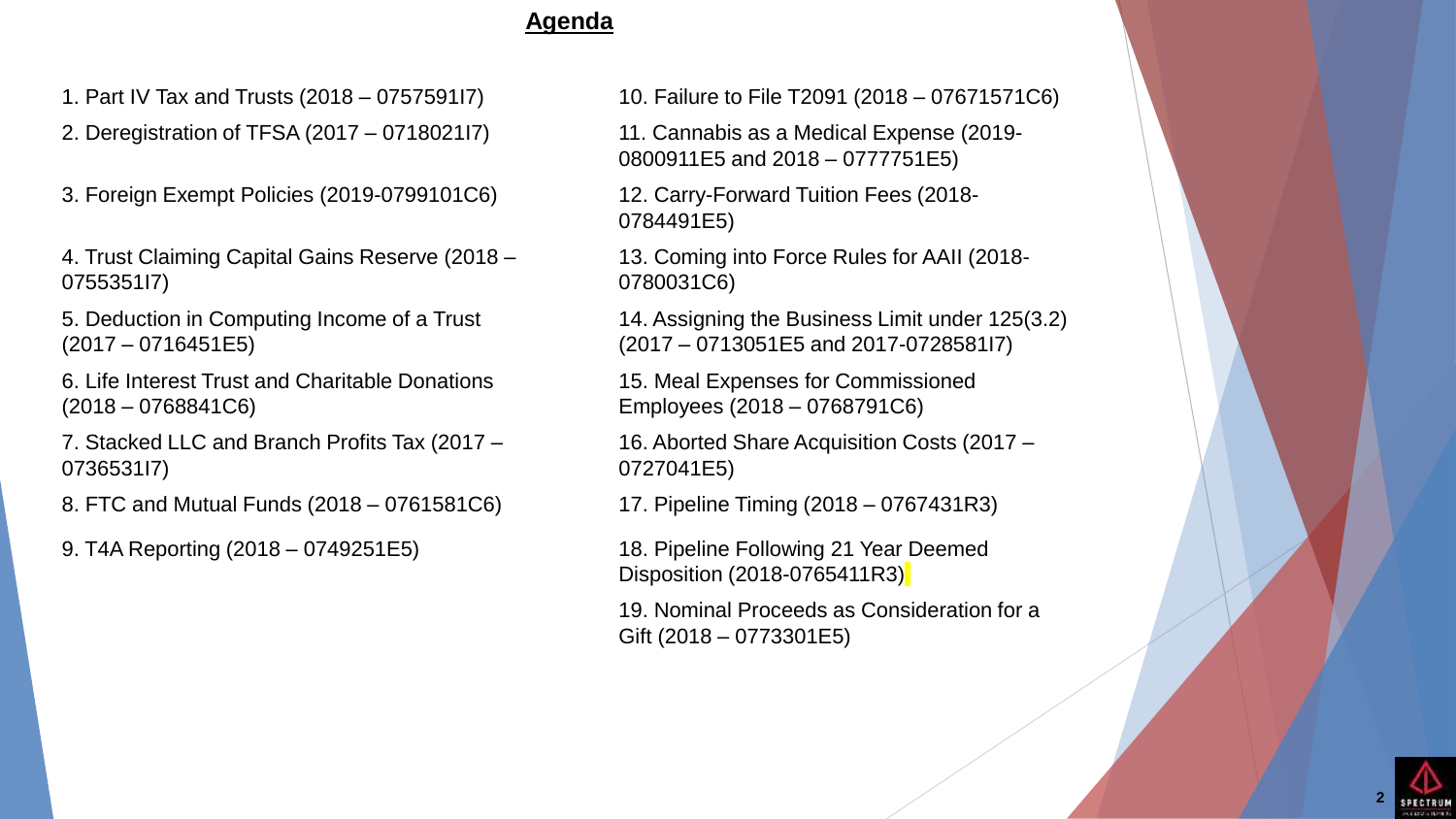## **1. Part IV Tax and Trusts (2018 – 0757591I7 F)**

#### Issues:

- 1. When would a taxable dividend designated in respect of a beneficiary of a trust pursuant to subsection 104(19) be considered o have been received by the beneficiary?
- 2. Would a corporate beneficiary of the trust and a corporate dividend payer to the trust be connected with respect to the dividend designated under subsection 104(19)?

#### Position:

- 1. At the time that is the end of the taxation year of the trust in which the dividend was received by the trust.
- 2. Question of fact.

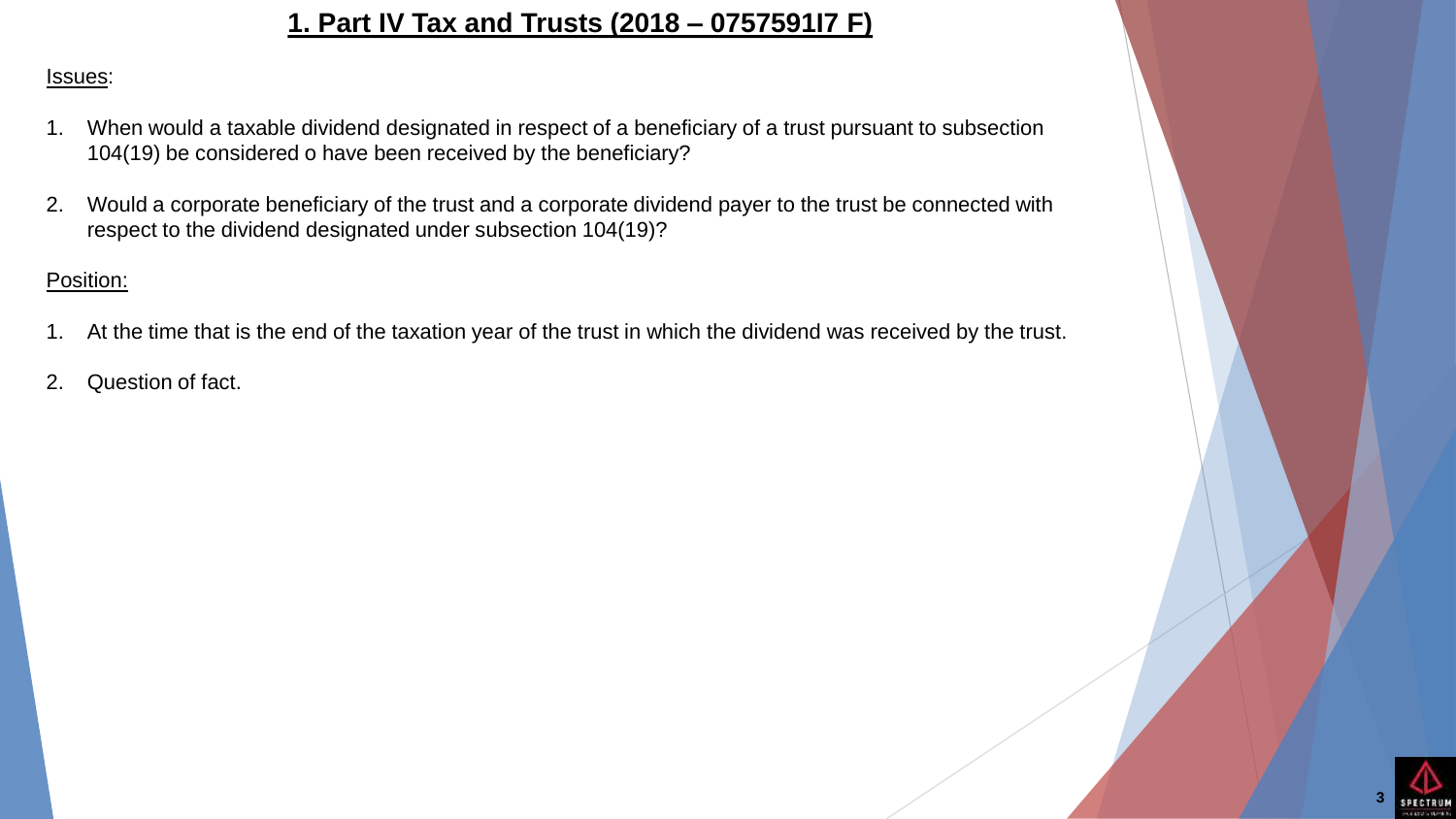### **2. Deregistration of TFSA (2017-0718021I7)**

Trust ceased to qualify as TFSA pursuant to paragraph 146.2(5)(c) as a result of borrowing money.

#### Issue:

Did the Trust cease to be exempt from subsection 75(2) pursuant to paragraph 75(3)(a)?

### Position:

Subsection 75(2) does not apply to income earned by a trust from the re-investment of income that was previously subject to attribution (ie, second generation income), as this income is not earned on property contributed to the trust by a person (or substituted property). Thus, any second generation income earned by the former TFSA trust after deregistration will generally be taxable to the trust to the extent that it is not paid or payable to the beneficiary of the trust.

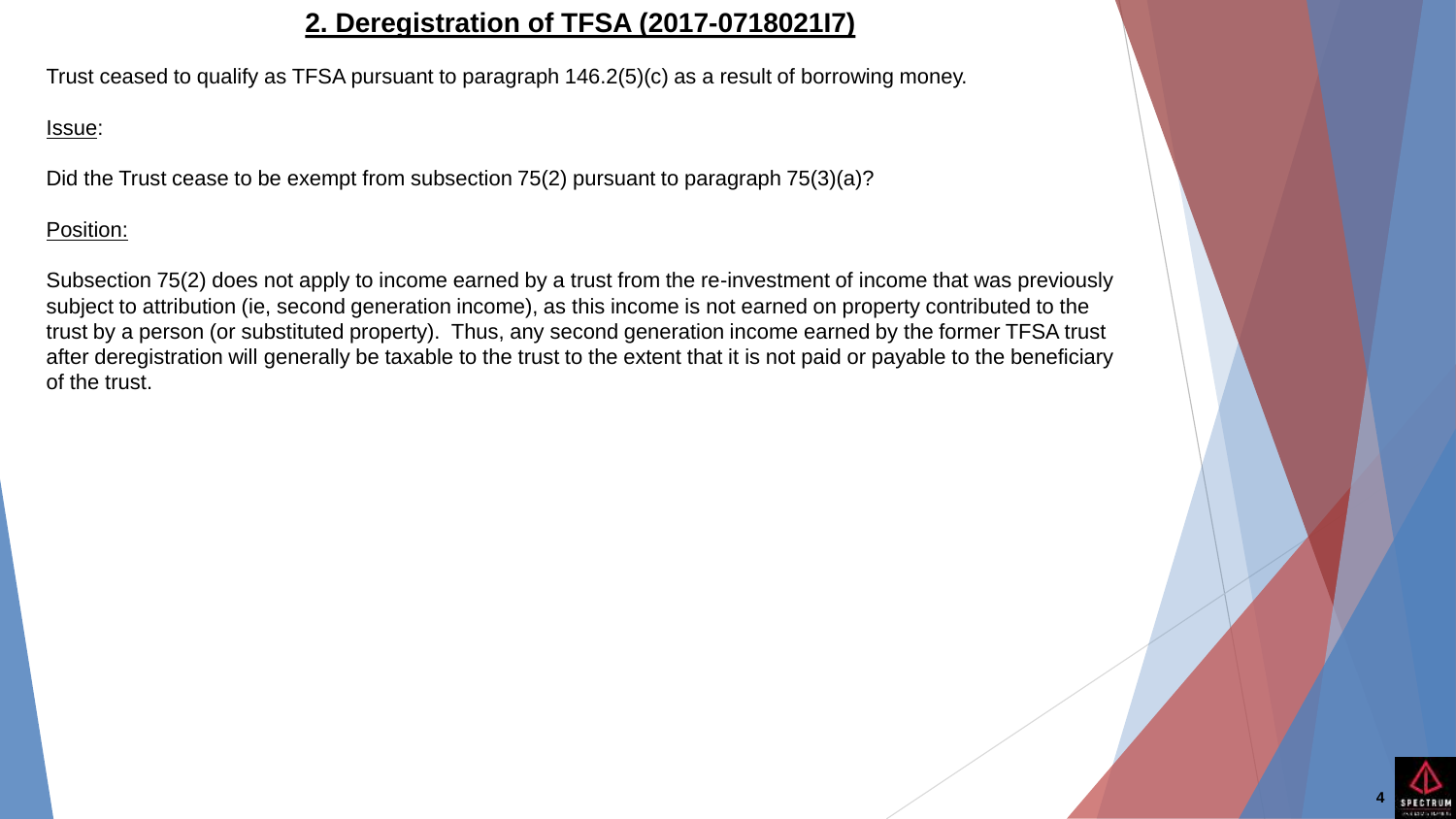## **3. Foreign Exempt Policies (CLHIA Roundtable Q.6 2019 – 0799101C6)**

#### Issue:

Who is responsible for determining whether an insurance policy qualifies under the exempt test under Reg. 306(1)?

### Position:

Given that the information to determine the exempt status of a particular life insurance policy is only available in the accounts of the insurer, the onus is on the policy holder to establish that the policy qualifies as an exempt policy.

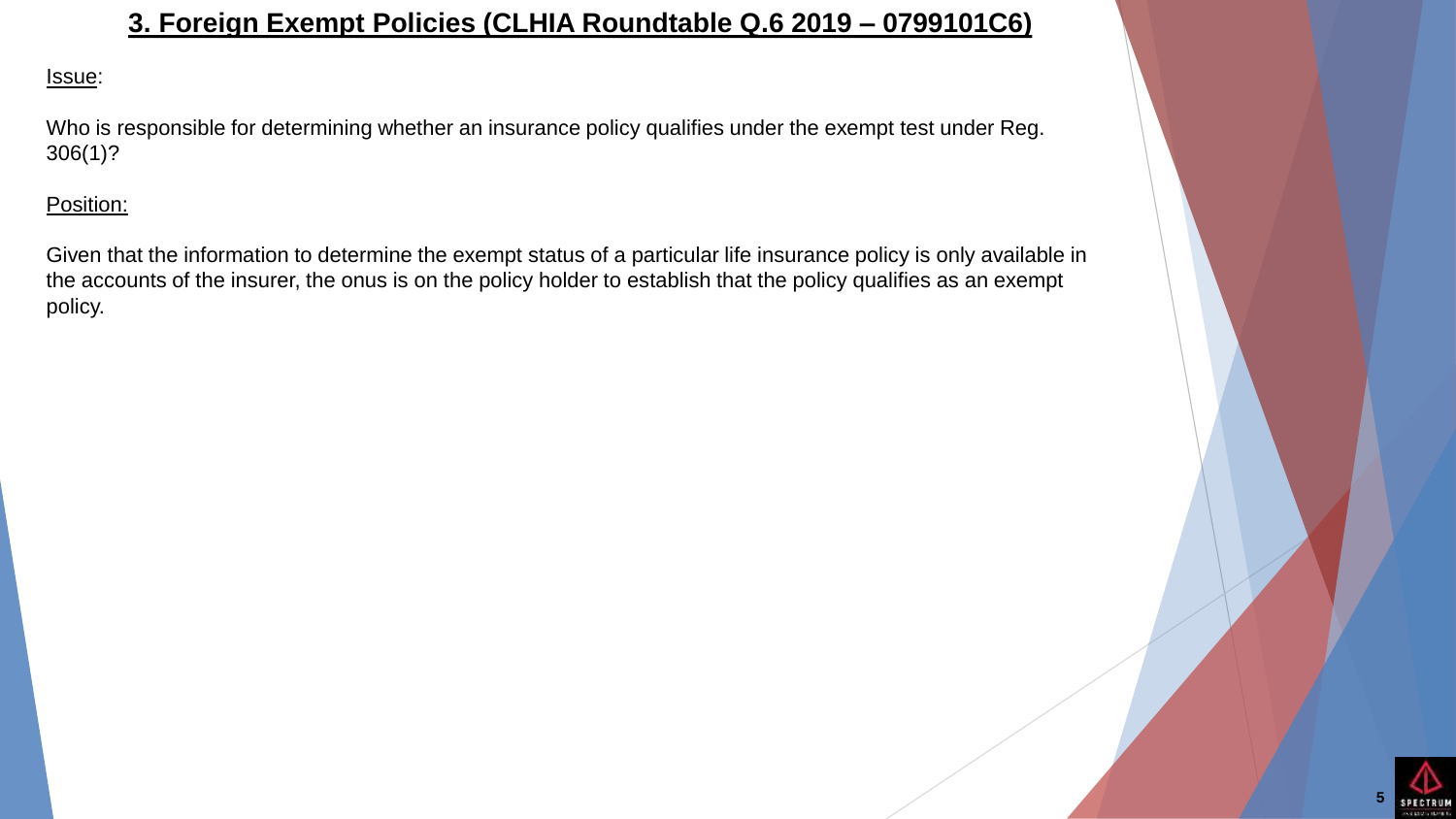### **4. Trust Claiming Capital Gains Reserve (2018-0768841C6)**

A trust claimed a capital gains reserve and in a subsequent year distributed the reserve amount to a beneficiary under the trust.

#### Issue:

What amount of LCGE can the beneficiary claim? The amount in place at the time the trust realized the capital gain or the amount in place at the time the beneficiary is allocated the capital gain?

Position:

Subsection 110.6(31) provides that the capital gain deduction which may be claimed by the beneficiary is based on the LCGE for the taxation year in which the property was disposed of by the trust and not the year in which the capital gain is allocated to the beneficiary.

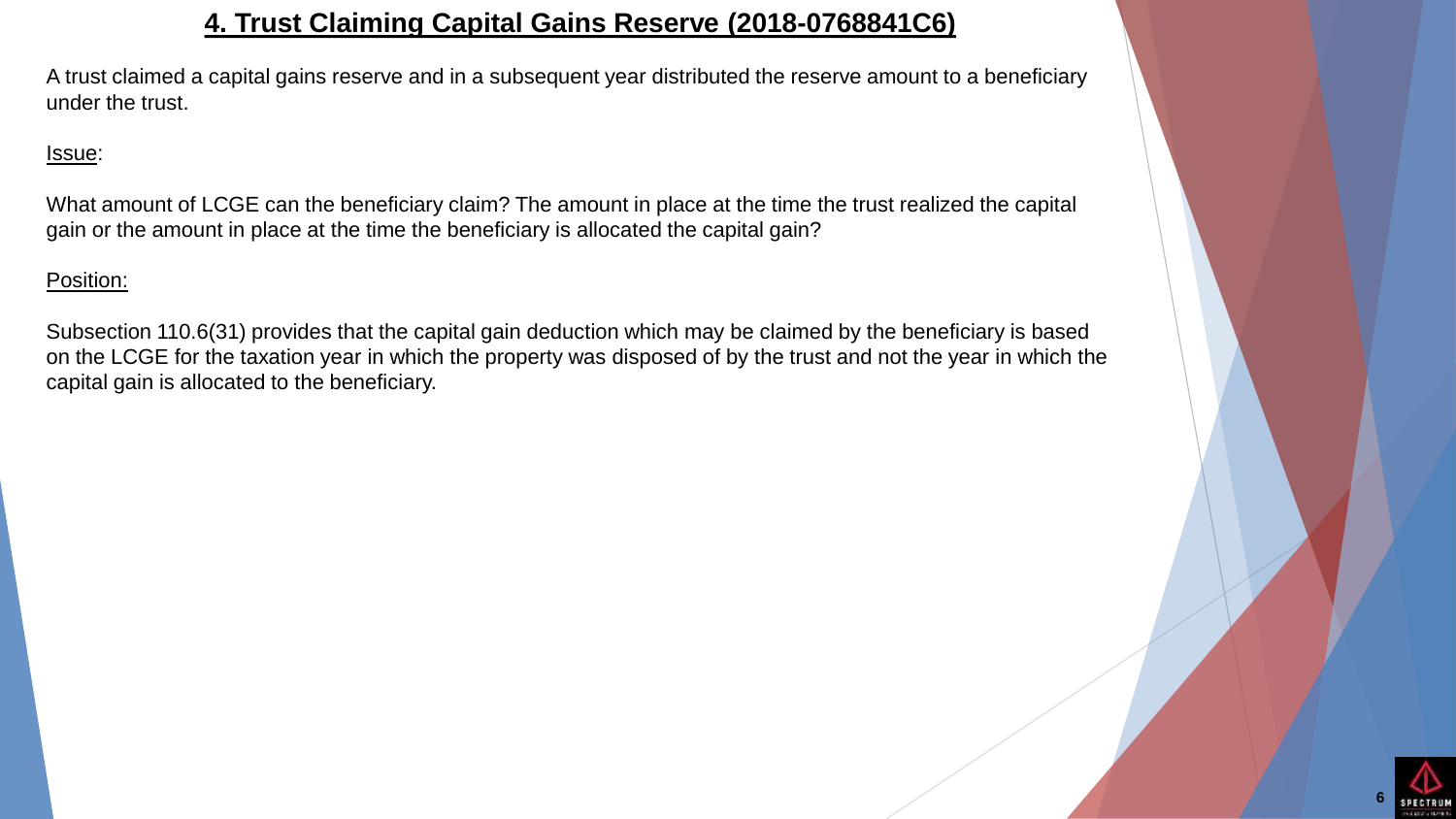## **5. Deduction in Computing Income of a Trust (2017-0716451E5 F)**

Family trust realizes a taxable capital gain of \$200,000 and a rental loss of \$100,000.

The trust distributed the \$200,000 taxable capital gain to a beneficiary.

#### Issue:

Can the trust take a paragraph 104(6)(b) deduction for the \$200,000 thereby creating a net loss to the trust of \$100,000?

Position:

The \$200,000 could not be deducted under paragraph 104(6)(b). CRA noted the following:

Depending on the circumstances and terms of the trust deed, where an amount paid to a beneficiary exceeds the trust's taxable income for the year and does not represent a distribution of property as capital by virtue of the trust deed, the excess could be a benefit conferred by the trust to be included in computing the income of the beneficiary under subsection 105(1).

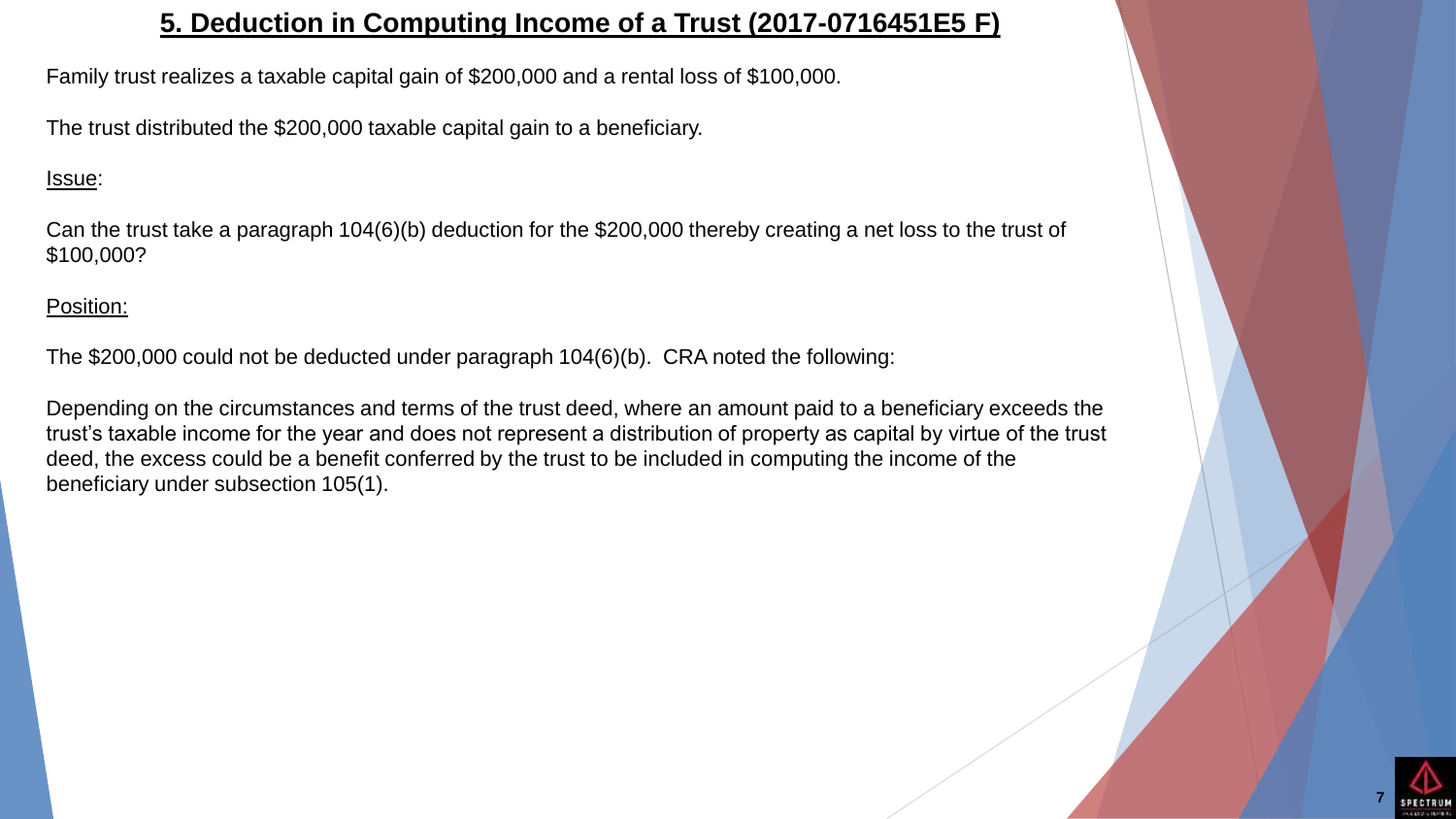## **6. Life Interest Trust and Charitable Donations (Q. 3 October 5, 2018 APFF Roundtable 2018-0768841C6)**

### Issue:

Whether in the case of an alter ego trust, a spousal trust, a joint spousal trust or a common law partner trust the rollover in subsection 73(1) is available if the terms of the trust deed permit the trustee(s) to make charitable donations before the death of the individual, their spouse or common law partner.

### Position

The rollover is not available.

The CRA relied on the provisions of subsection 73(1.01) which require that before the death of the individual, only the individual, their spouse or common law partner can receive or otherwise obtain the income or capital of the trust.

The CRA was also asked whether the rollover would be available if it was *possible* to make donations, but donations had not been made. The CRA provided that the rollover is still not available for the same reasons.

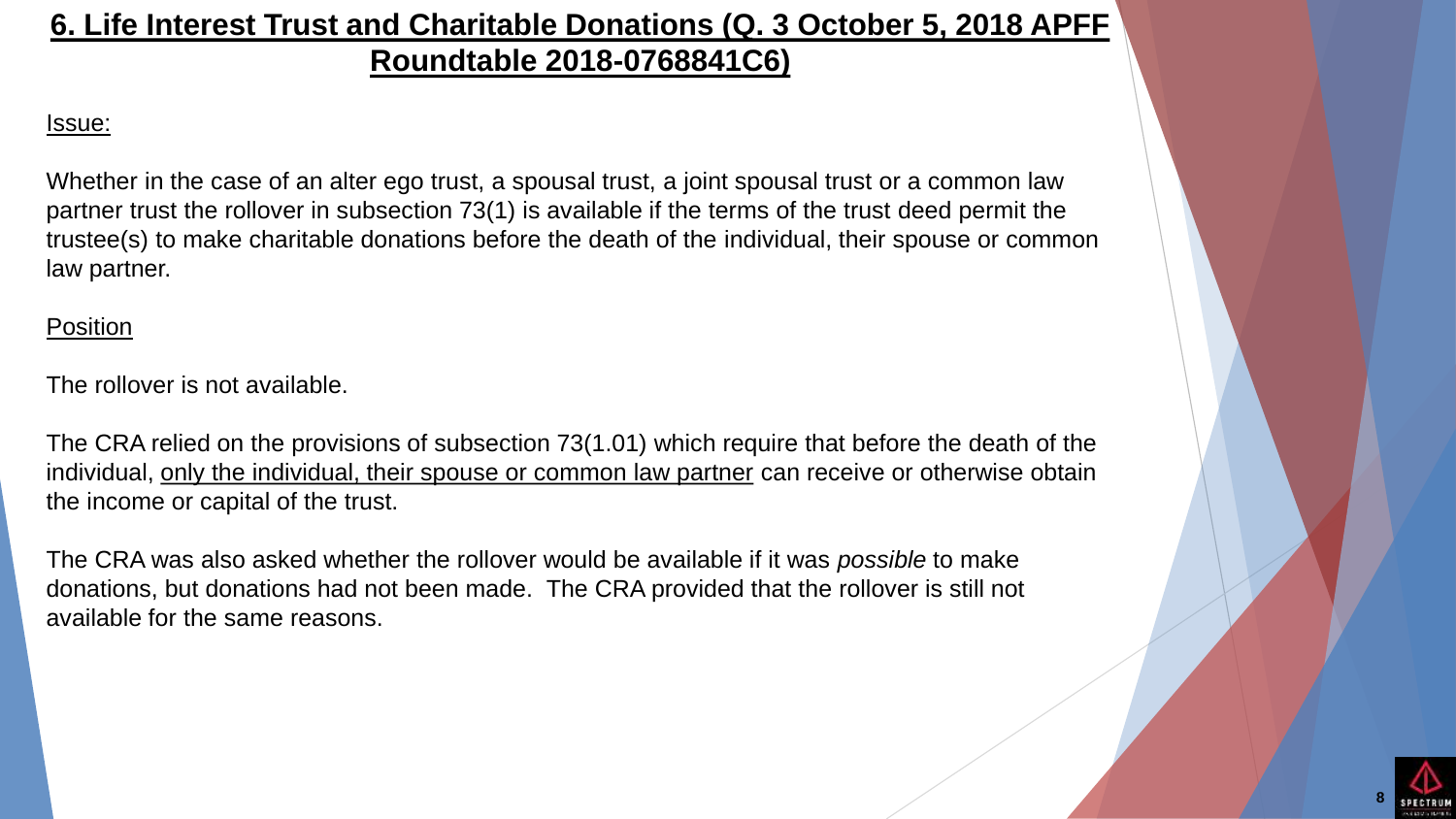## **7. Stacked LLC and Branch Profits Tax (2017-0736531I7)**



#### Scenario 1

- LLC1 is a US limited liability company and treated as a corporation.
- LLC1 is a US tax resident and is a "qualifying person."
- LLC1 is the US resident entity that derives business income from the Canadian Branch (for US tax purposes).

#### Scenario 2

- LLC1 is a US limited liability company and treated as a partnership.
- USCo1 and USCo2 are US resident entities that derive business income from the Canadian Branch (for US tax purposes).

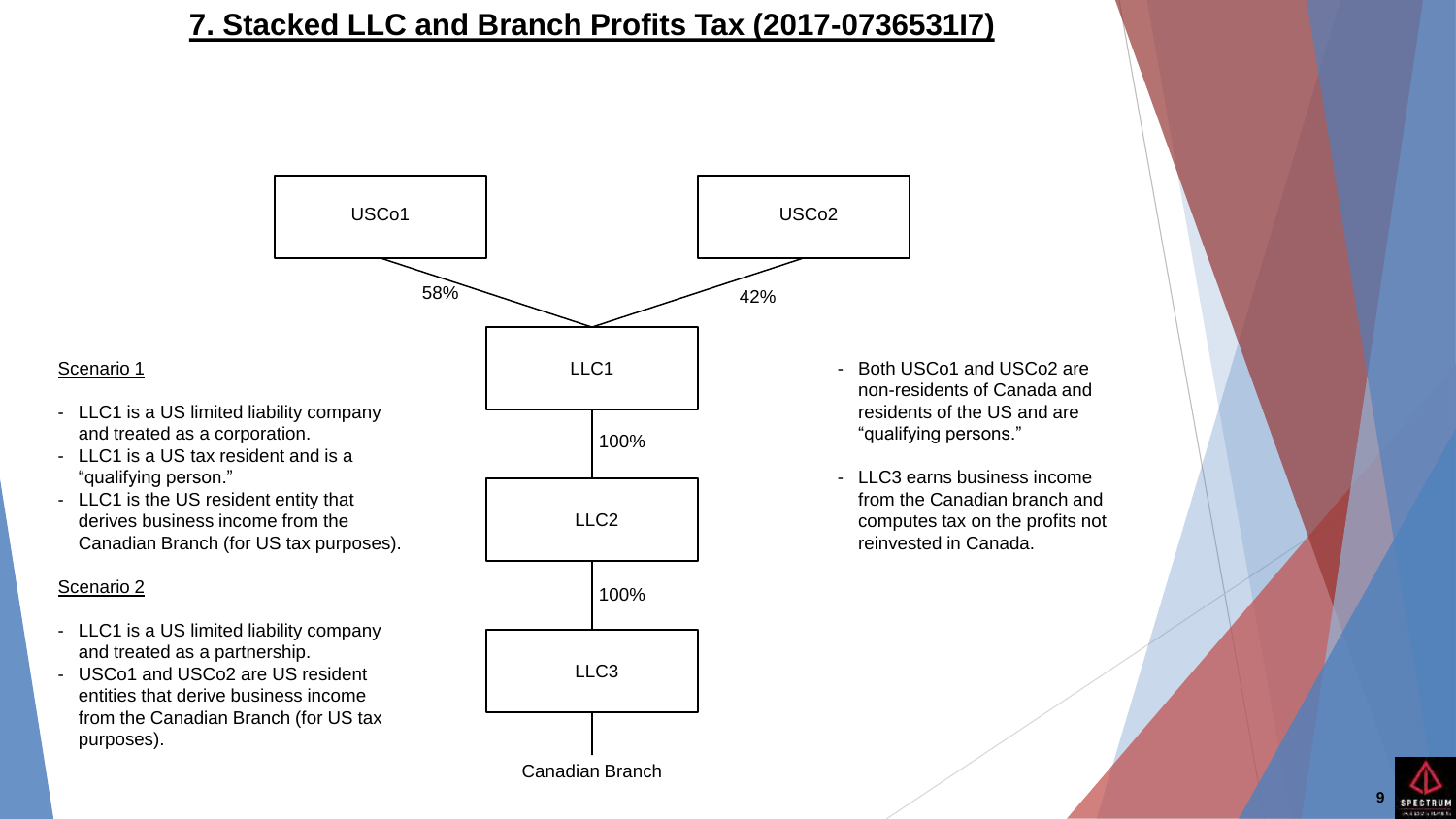## **7. Stacked LLC and Branch Profits Tax (2017-0736531I7)**

### Scenario 1

Do Articles IV(6) and X(6) of the Canada-US tax treaty provide treaty benefits (including the reduced 5 percent branch rate) to LLC3 on the branch earnings that LLC1 derives through the stacked LLCs?

LLC1 derives income through LLC3 (fiscally transparent entity) and LLC3 would receive treaty benefits in respect of branch earnings.

### Scenario 2

Do Articles IV(6) and X(6) provide treaty benefits to LLC3 on the branch earnings that USCo1 and USCo2 derive through the stacked LLCs?

USCo1 and USCo2 derive income through LLC3 and LLC3 would receive treaty benefits (including the reduced 5 percent branch rate) in respect of branch earnings.

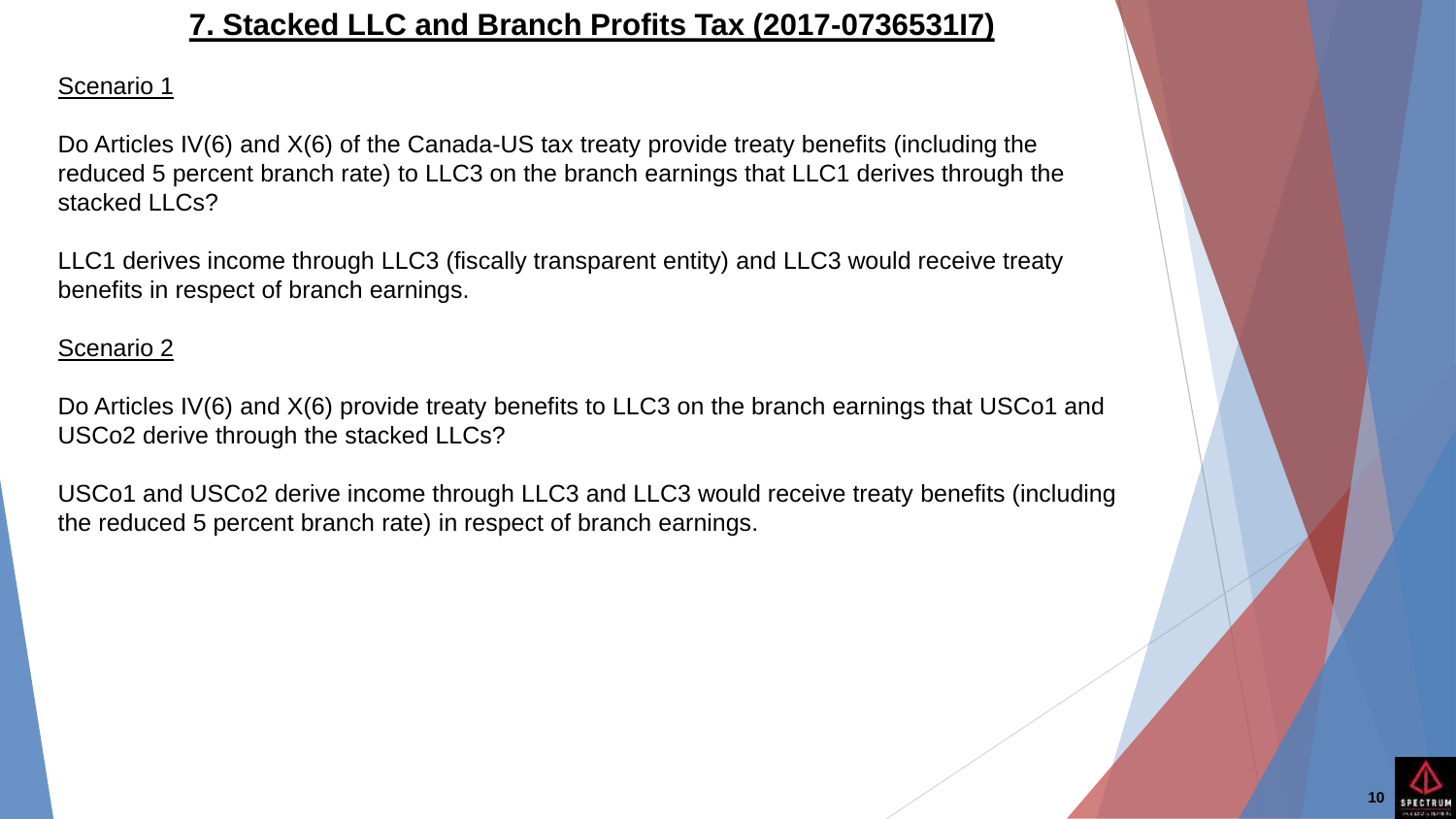## **8. FTC and Mutual Funds (2018-0761581C6)**

In 2017, the CRA sent letters to taxpayers requesting information on foreign tax credits (FTC) claimed in 2016. Specifically, the CRA was seeking a breakdown of foreign income and taxes by country and type of income.

Mutual fund issuers usually do not provide that information to taxpayers (the requested information is not included on T3 slips).

### Issue:

Whether the CRA can provide more information about this initiative and its position now with respect to taxpayers that hold such investments.

### Position:

The CRA noticed that there were increasing numbers of tax returns in which the claimed FTCs differed from the amounts on the filed information slips. In those cases, the CRA sought a breakdown.

The CRA is not seeking a breakdown in all cases. However, in cases in which there are inconsistencies between the slips and the FTC claimed, amended slips ought to be filed.

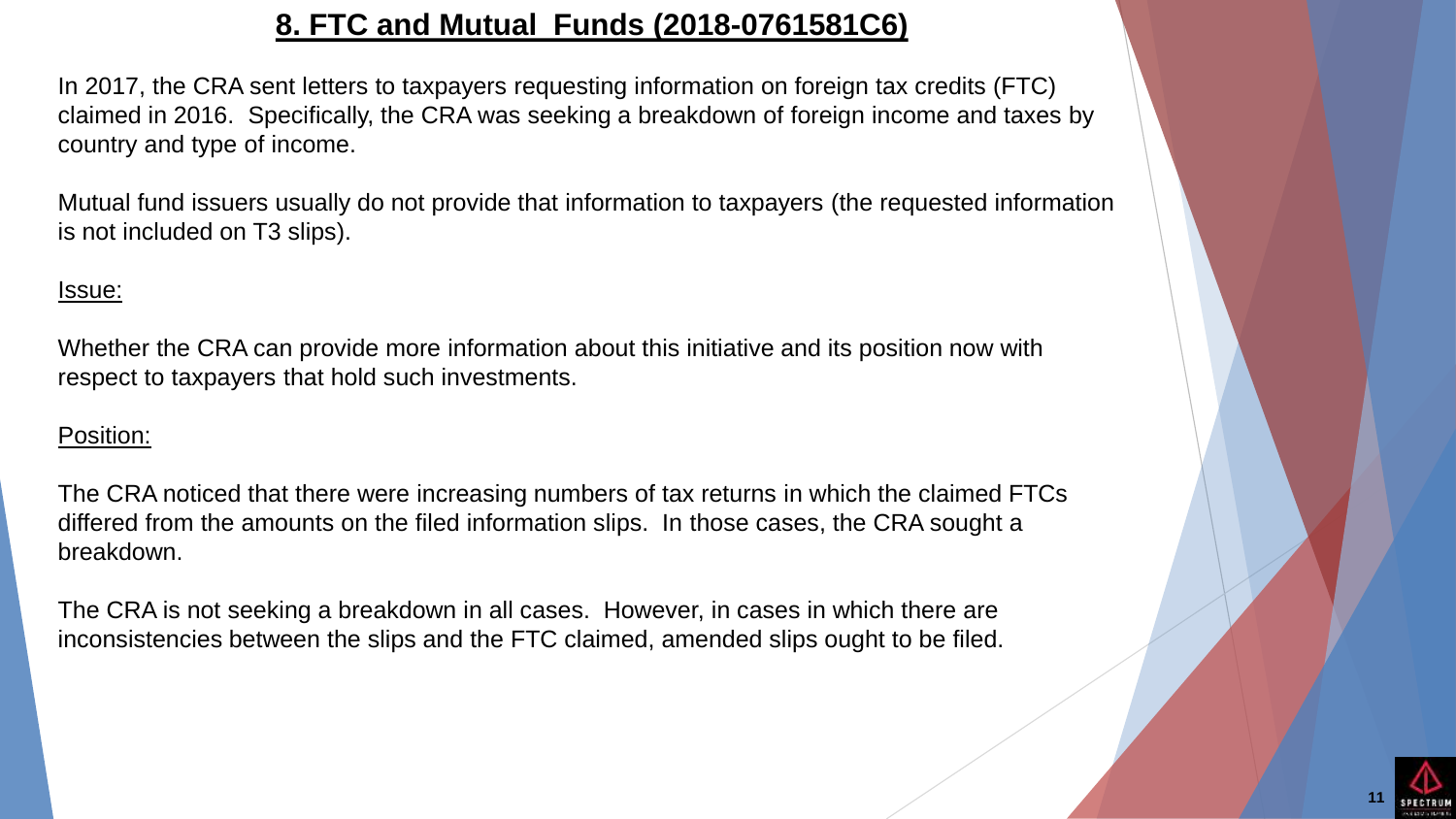## **9. Power of Attorney Fees and T4A Reporting (2018-0749251E5)**

Issue: Whether compensation received by an individual acting as a power of attorney is included in that individual's income.

### Position: Yes

Where that person is in the business of providing power of attorney services, the income is included in income pursuant to subsection 9(1) of the Income Tax Act and the person who paid the compensation is required to report the amount on a T4A (even if no income tax deducted at source) (paragraph 153(1)(g) + Part 1 of the Regulations).

Where that person is not in the business of providing power of attorney services, the income is income from an office pursuant to paragraph 6(1)(c) of the Income Tax Act and the person who paid the compensation is required withhold at source and report that amount on a T4 slip (paragraph 153(1)(a) + Part 1 of the Regulations).

2016 – 0652761C6 – CRA's position with respect to filing T4As remains unchanged. Already administrative relief in two situations:

- 1. Payment is less than \$500 and no tax is withheld on that amount; and
- 2. Personal services are rendered to an individual by a professional or anyone else practicing a trade or where the services are rendered for repair / maintenance of the principal residence.

Further, there will be no exemption for filing T4A where an invoice (with valid tax numbers) is provided to the payer.

See also 2017-0709001C6 – 2010 T4A was amended to include Box 048 (Fees for services). CRA provided that they would not apply a penalty under 162(7) for failure to complete the box, though the penalty applies.

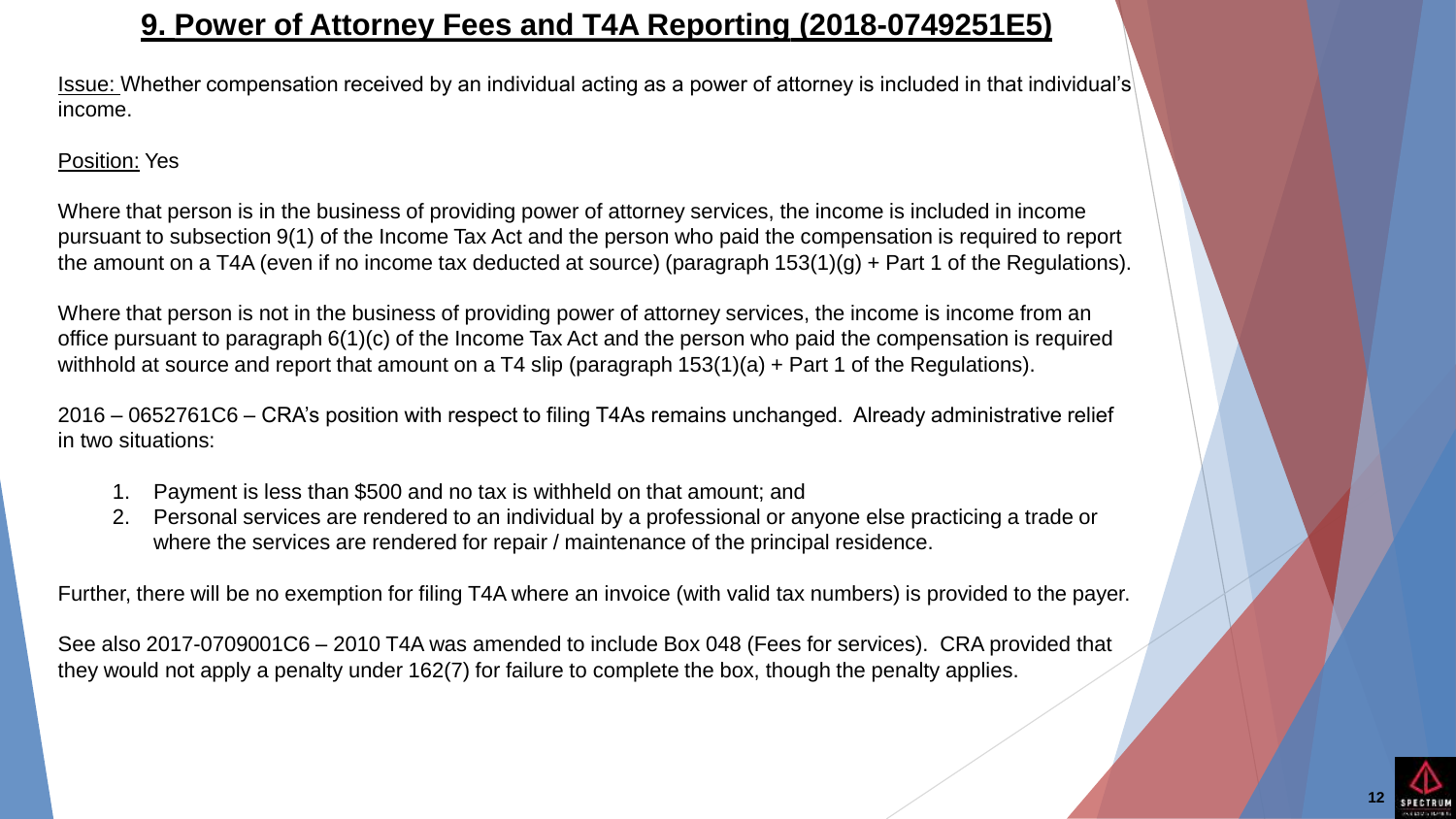### **10. Failure to File T2091 (2018-0761571C6)**

#### Issue:

Does a taxpayer have to amend his tax return for failing to report the disposition of his principal residence in 2016 and, if so, will a late-filing penalty be applied.

There is relief for failing to file Form T2091 on time (subsections 220(3.2) and 220(3.21)).

CRA's website provides that the penalty will only be applied in the "most excessive cases" and reduced in others.

The CRA was asked whether individuals who prepared their own T1 returns or individuals who failed to inform their accountant they disposed of their principal residence in 2016 would have to amend their returns and, if an amendment was required, whether the CRA would apply a late-filing penalty. The questions specifically refer to situations in which they entire disposition would be exempt.

#### Position:

Since 2016, taxpayers have been required to report the disposition of their principal residence. Taxpayers who have failed to report the disposition, must amend their returns.

CRA will not confirm penalties would not be applied in examples provided. Penalty application is decided on a "case-by-case basis."

However, the administrative practice to reduce penalties except in the most excessive cases is extended into 2017.

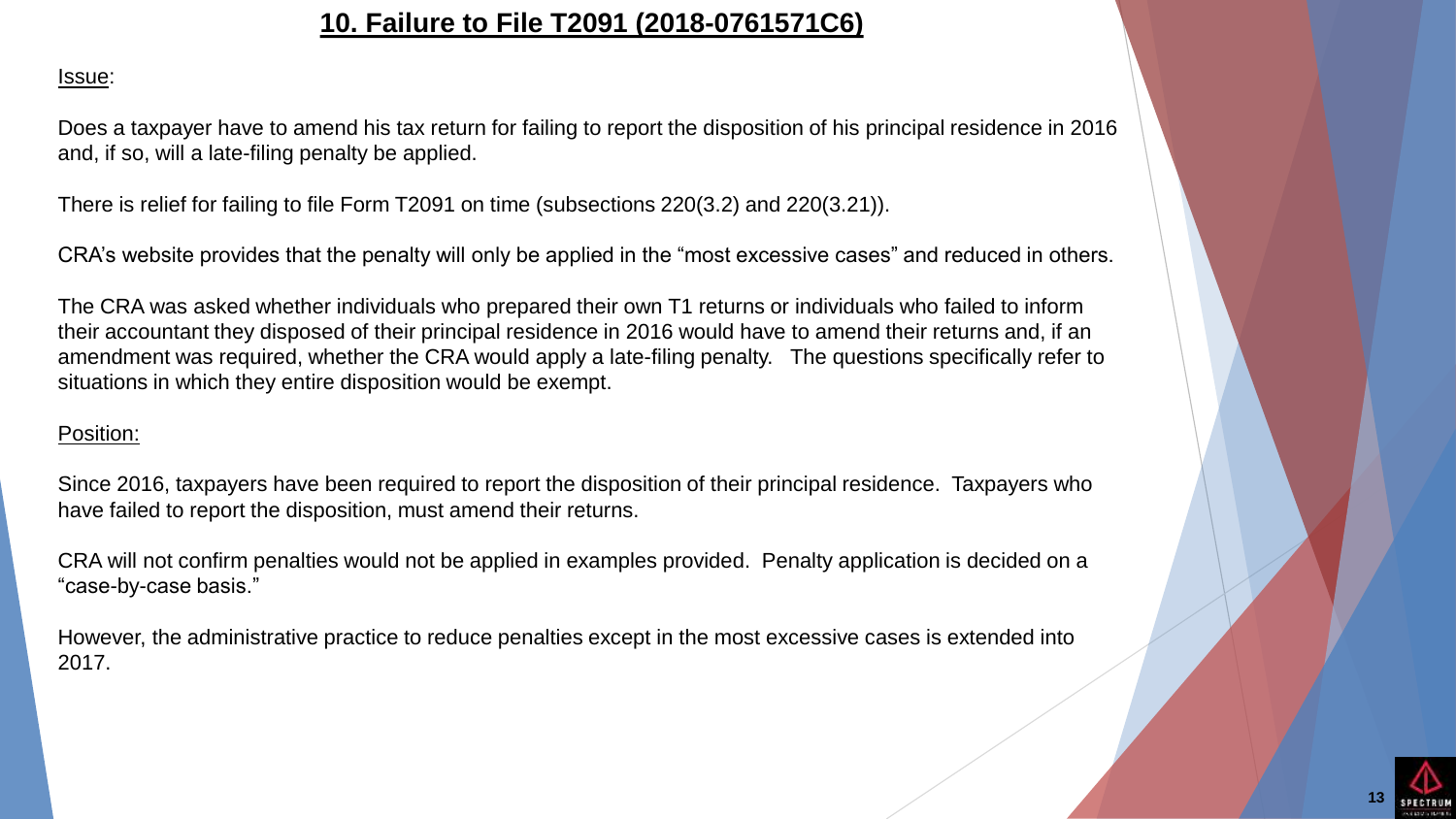## **11. Cannabis as a Medical Expense (2019 – 0800911E5 and 2018 – 0777751E5)**

a. Purchasing Medical Marihuana (2019 – 0800911E5)

New paragraph 118.2(2)(u) states:

*on behalf of the patient who is the holder of a medical document (as defined in subsection 264(1) of the Cannabis Regulations) to support their use of cannabis for medical purposes, for the cost of cannabis, cannabis oil, cannabis plant seeds or cannabis products purchased for medical purposes from a holder of a licence for sale (as defined in subsection 264(1) of the Cannabis Regulations)*.

b. Grow Your Own Costs (2018 – 0777751E5)

A description of the devices and equipment that would qualify for METC can be found in paragraphs 1.118 and 1.122 of the METC Folio.

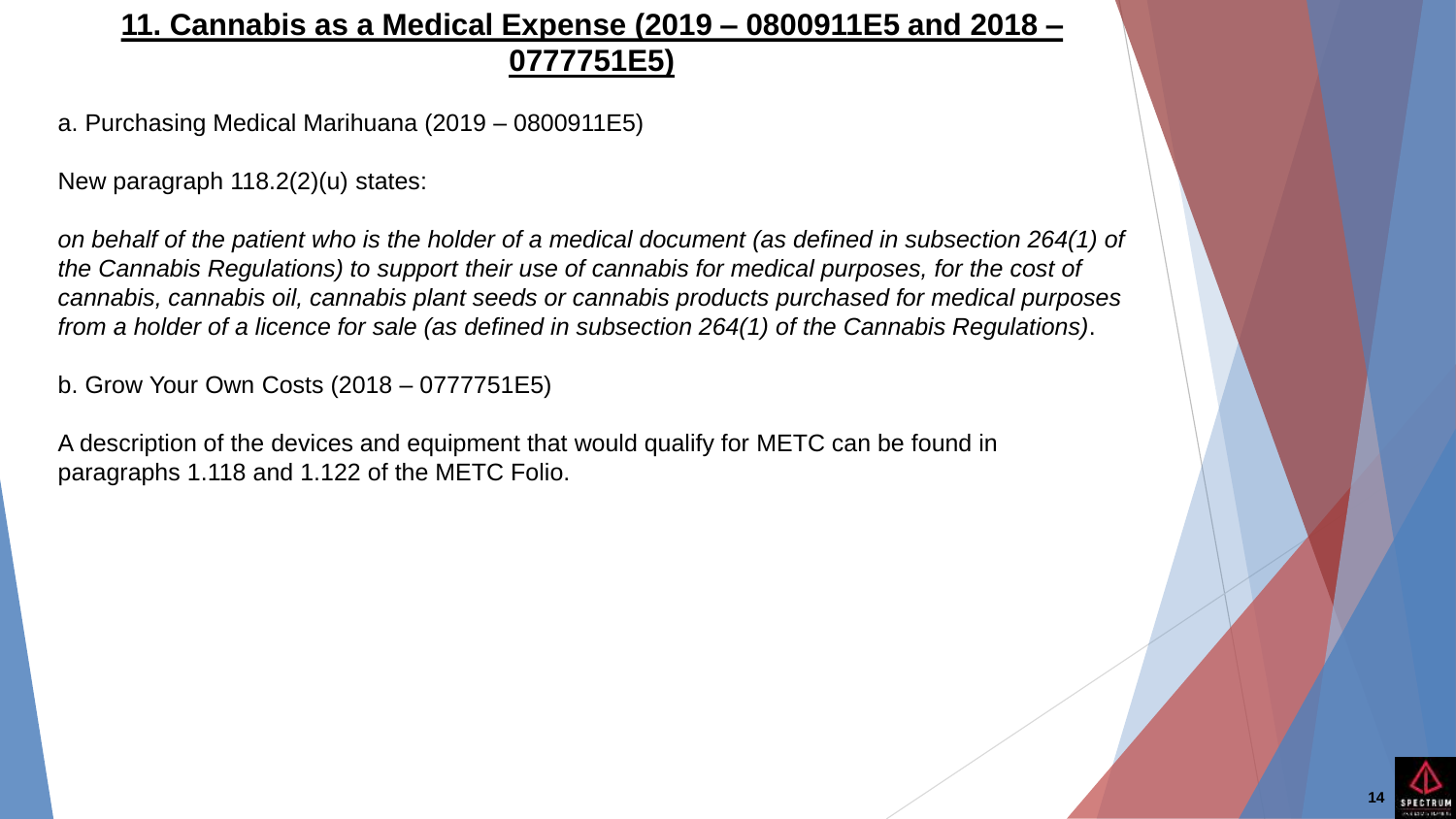## **12. Carry-Forward Tuition Fees (2018 – 0784491E5)**

Question: Do tuition fee carry-forward balances survive a period of non-residency?

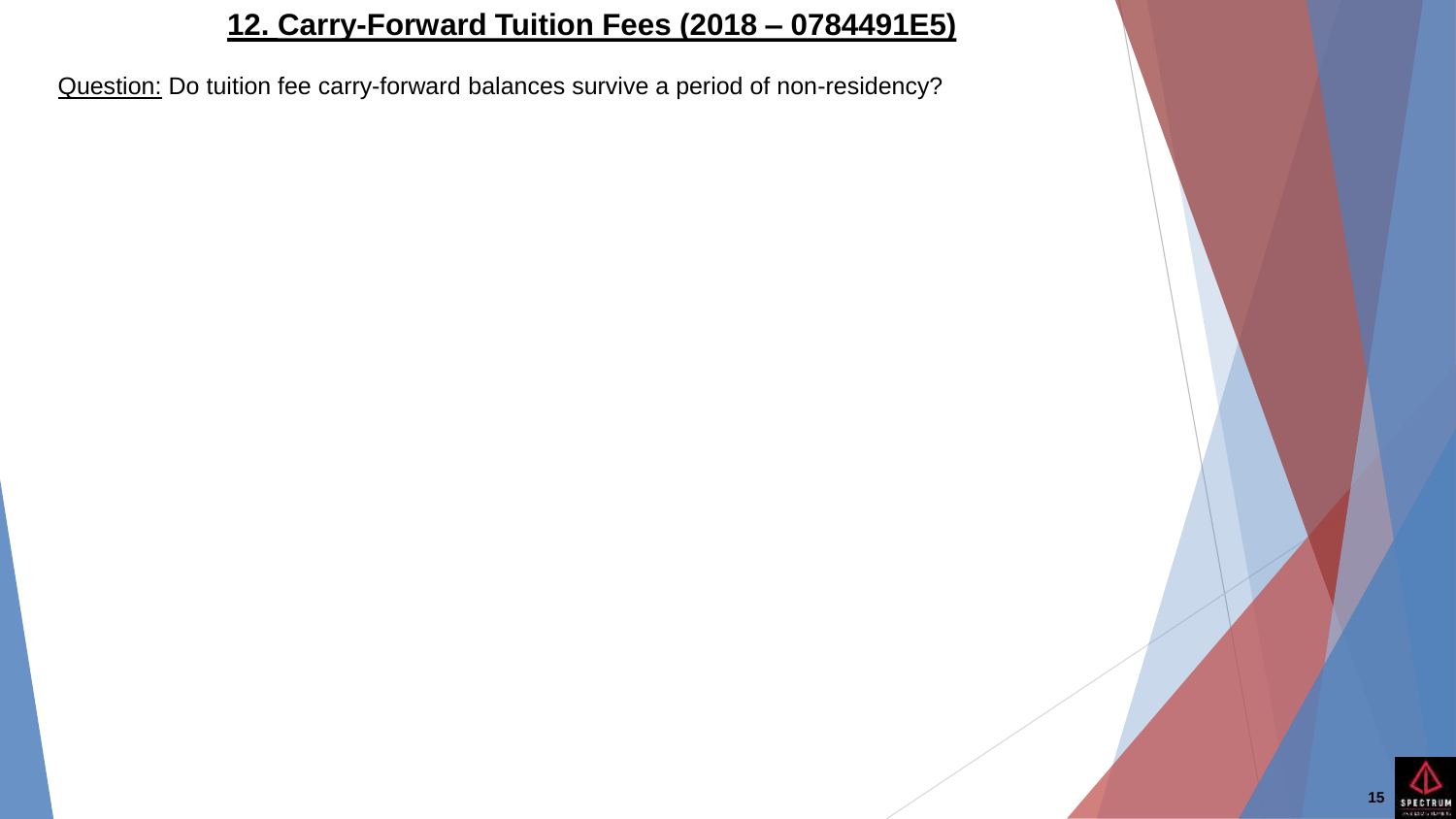## **13. Coming into Force Rules for AAII (2018 – 0780031C6)**

This CRA document reflects Question 16 at the 2018 CTF CRA Roundtable.

When "Adjusted Aggregate Investment Income" ("AAII") of an associated group of companies exceeds \$50,000 a CCPC's small business deduction can be ground-down in its subsequent taxation year by virtue of paragraph 125(5.1)(b) of the Act. The term AAII is defined in subsection 125(7) of the Act and, based on Bill C-74, applies to taxation years that begin after 2018.

Where a corporation has a June 30 year end, its June 30, 2019 taxation year did not start after 2018 so it is arguable that it can't have any AAII for that year. Accordingly, its small business deduction can't be ground down in its June 30, 2020 taxation year.

Not surprisingly the CRA does not agree with this interpretation of the coming into force rules. If this argument is ultimately successful a retroactive legislative amendment is likely.

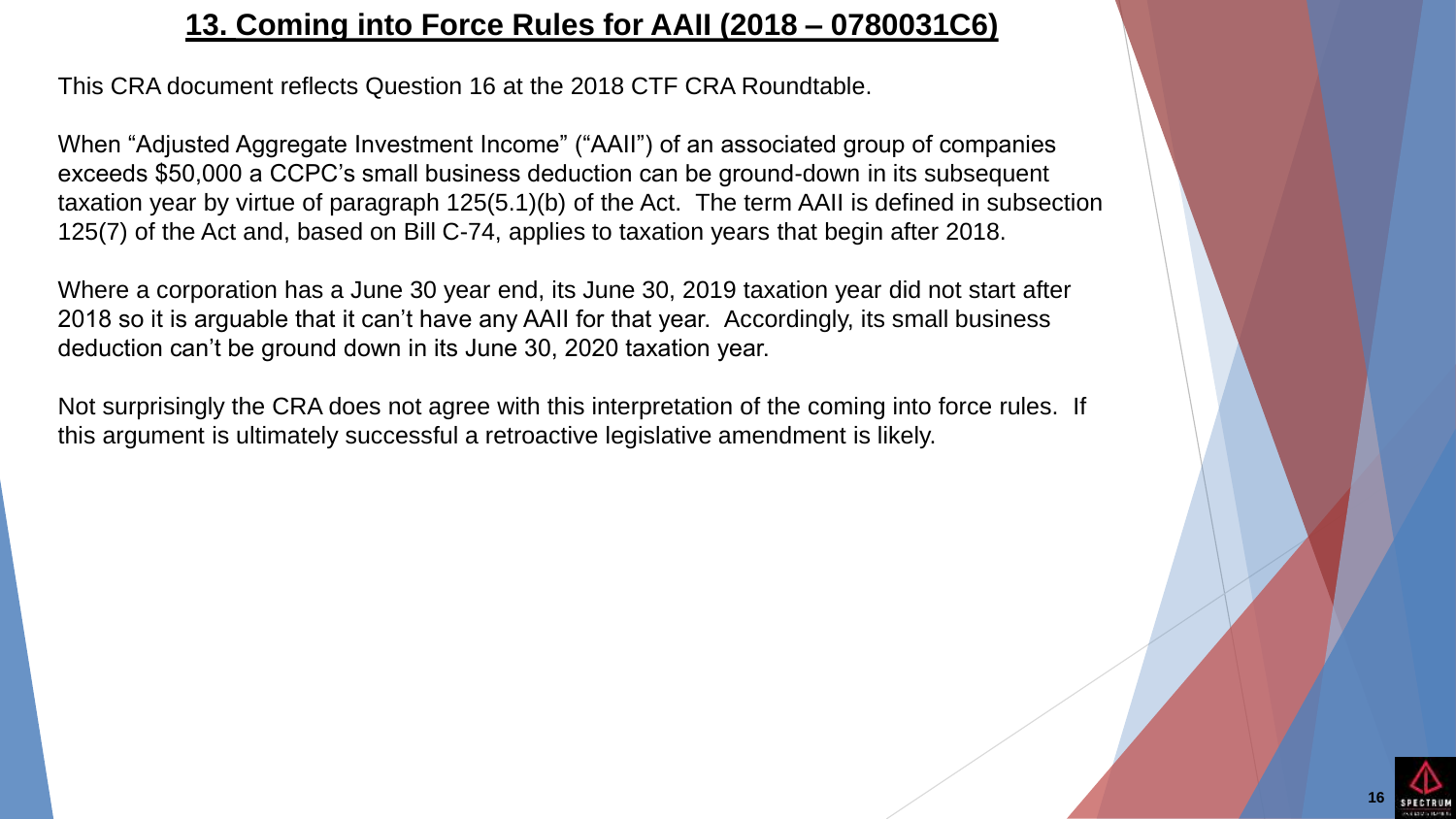## **14. Assigning the Business Limit Under 125(3.2) (2017 – 0713051E5 and 2017 – 0728581I7)**

Question 1: Is "income" determined on a "gross" or "net" basis?

Question 2: What happens if the year-ends of the two corporations are not co-terminus?

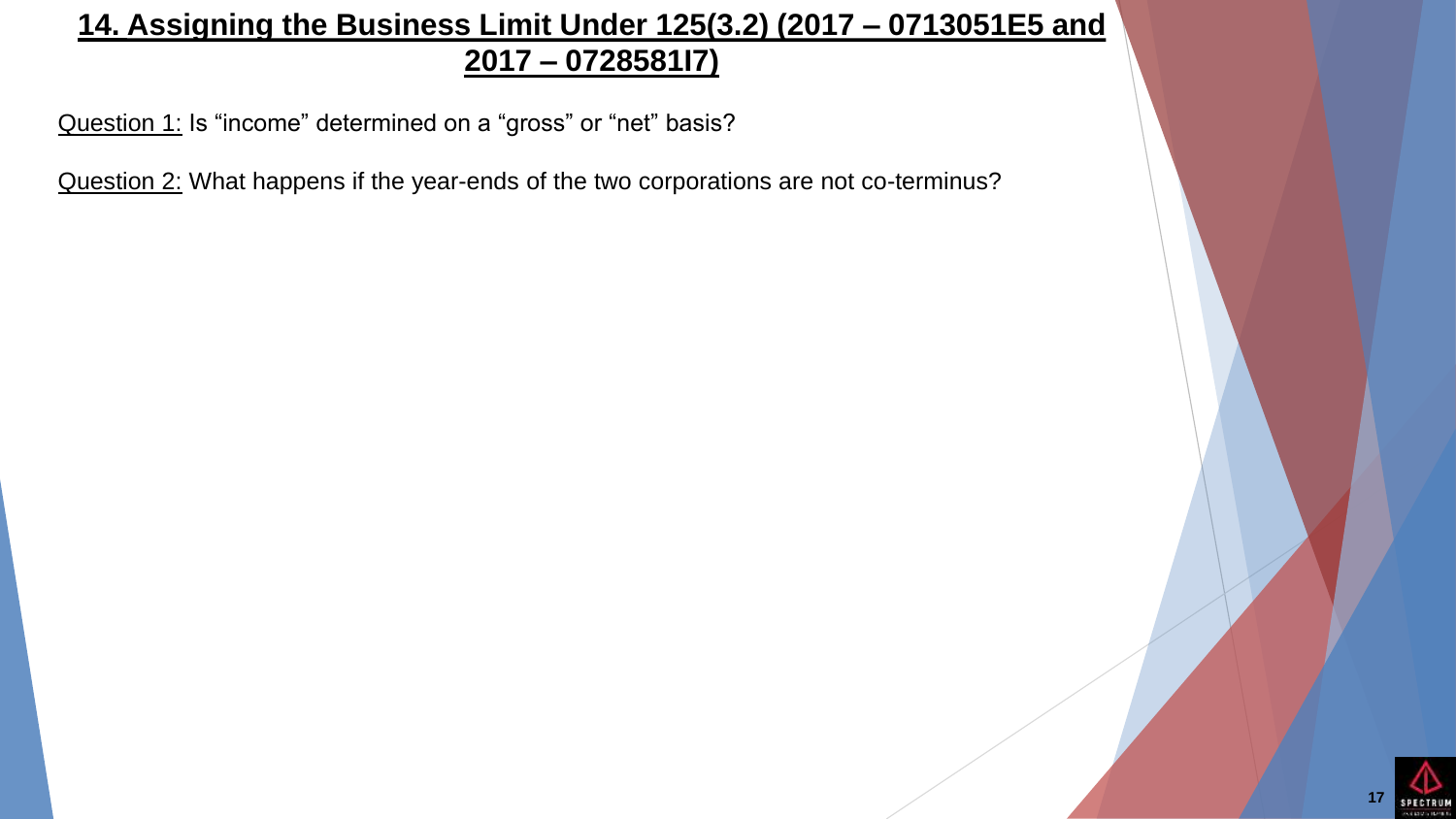## **15. Meal Expenses for Commissioned Employees (2018-0768791C6)**

Commissioned employees are allowed to deduct certain meal expenses under s. 8(1)(f) or 8(1)(h) of the Act.

Frequently commissioned employees (like stock brokers) incur meal expenses in the course of dining with clients but the meals are not consumed during a period while they were required to be away for at least 12 hours from the municipality where their ordinary work place was located.

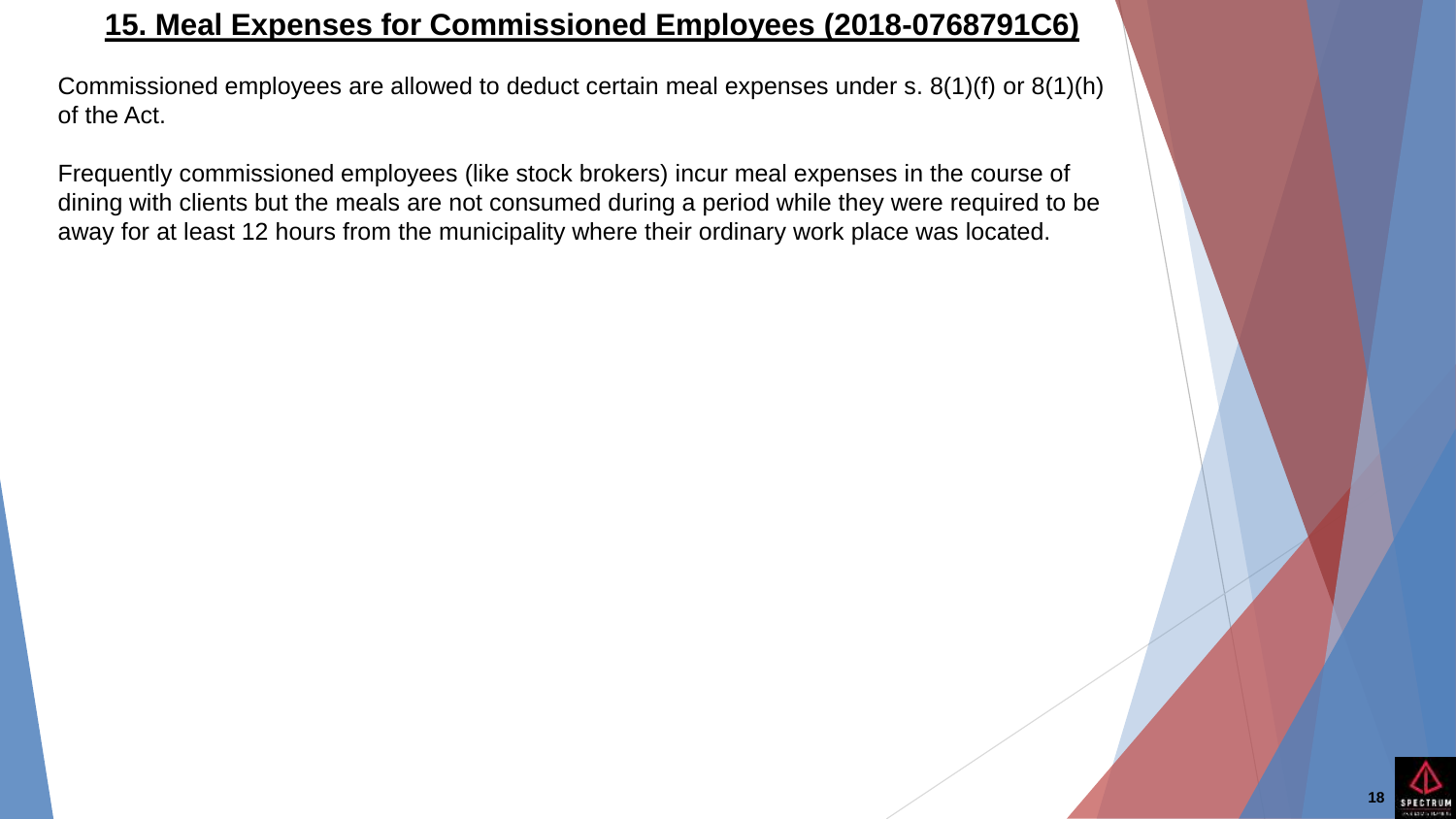## **16. Aborted Share Acquisition Costs (2017 – 0727041E5)**

Normally, legal and accounting fees incurred by a purchaser in the acquisition of shares of a corporation would be capital expenditures. In the case of an aborted attempt to acquire shares of a corporation, the purpose test set out in paragraph 18(1)(a) of the Act would not be met and these costs would not be deductible as current expenditures nor would they be considered to be eligible capital expenditures.

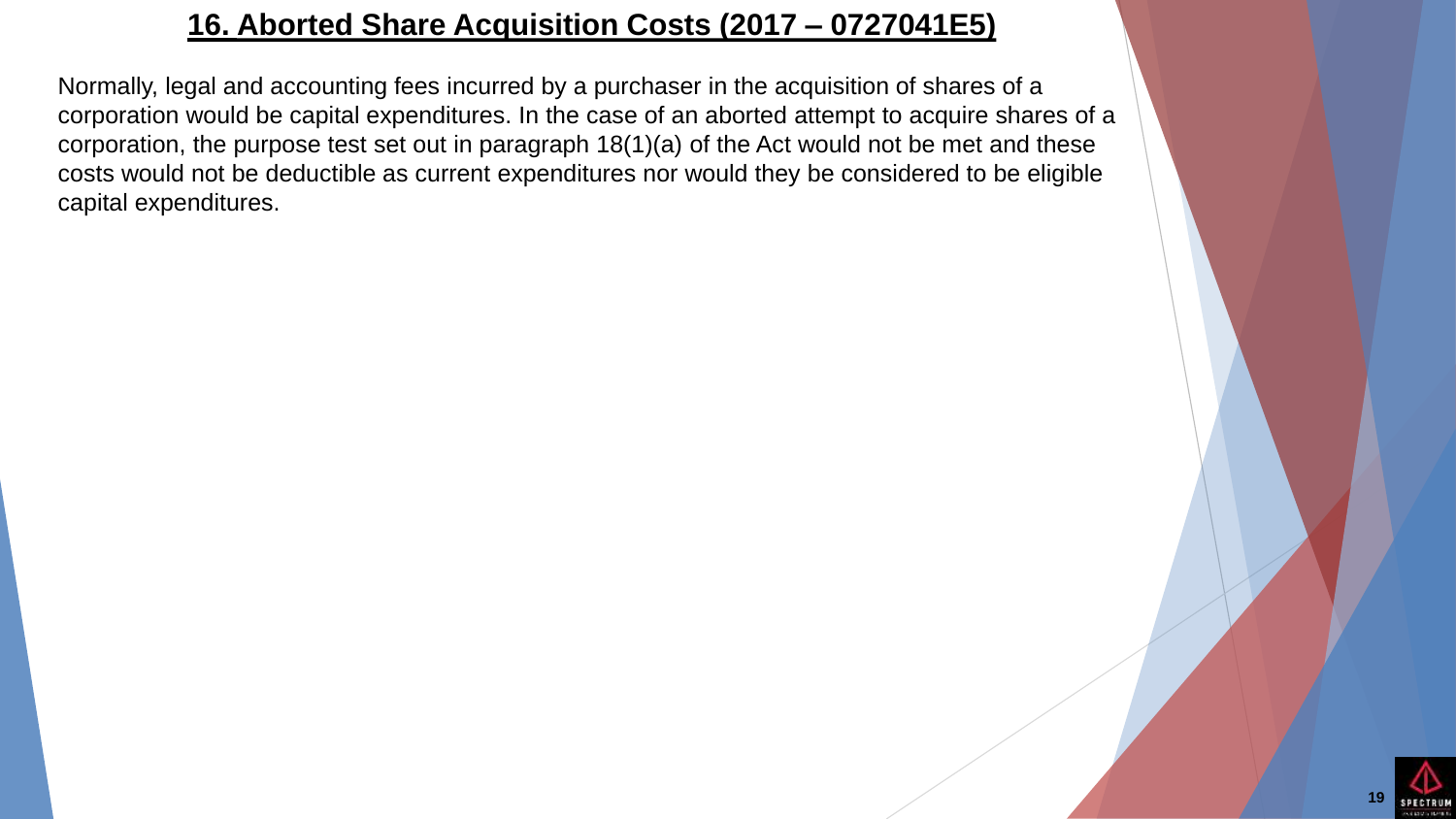## **17. Pipeline Timing (2018 – 0767431R3)**

The CRA issued a positive "pipeline" ruling with the following timing:

- 1. The Estate will transfer its ACo Shares to Newco, and in exchange the Estate will receive the following consideration from Newco a promissory note which will have a principal amount equal to the Fair Market Value of the ACo Shares at the date of A's death.
- 2. ACo will continue to carry on the Business for at least twelve months following the transfer of the ACo Shares to Newco.
- 3. During the twelve-month period following the transfer of the ACo Shares to Newco, and consistent with its history of paying annual dividends to its shareholder, ACo will pay dividends to Newco in an amount approximately equal to its after-tax net income. Newco will pay dividends to the Estate in an amount approximately equal to the dividends it will receive from ACo. The Estate will allocate the dividends it receives from Newco to the Beneficiaries, in accordance with the will.
- 4. Twelve months after the transfer of the ACo Shares to Newco, ACo will be amalgamated with Newco to form Amalco. In accordance with subsection 87(1), all of the property and all of the liabilities of Newco and ACo immediately before the amalgamation, including the promissory note isued oin Step #1. In addition, the Estate will receive shares in Amalco.
- 5. After the amalgamation, Amalco will begin to make payments on the promissory note to the Estate. For greater certainty, the amount paid in any single quarter of the first year that the note is outstanding after the amalgamation will not exceed 15% of the principal amount of the note when it was first issued.
- 6. Amalco will continue to carry on the Business in the foreseeable future; however, Amalco will sell some of its marketable securities in order to make payments to settle the note.

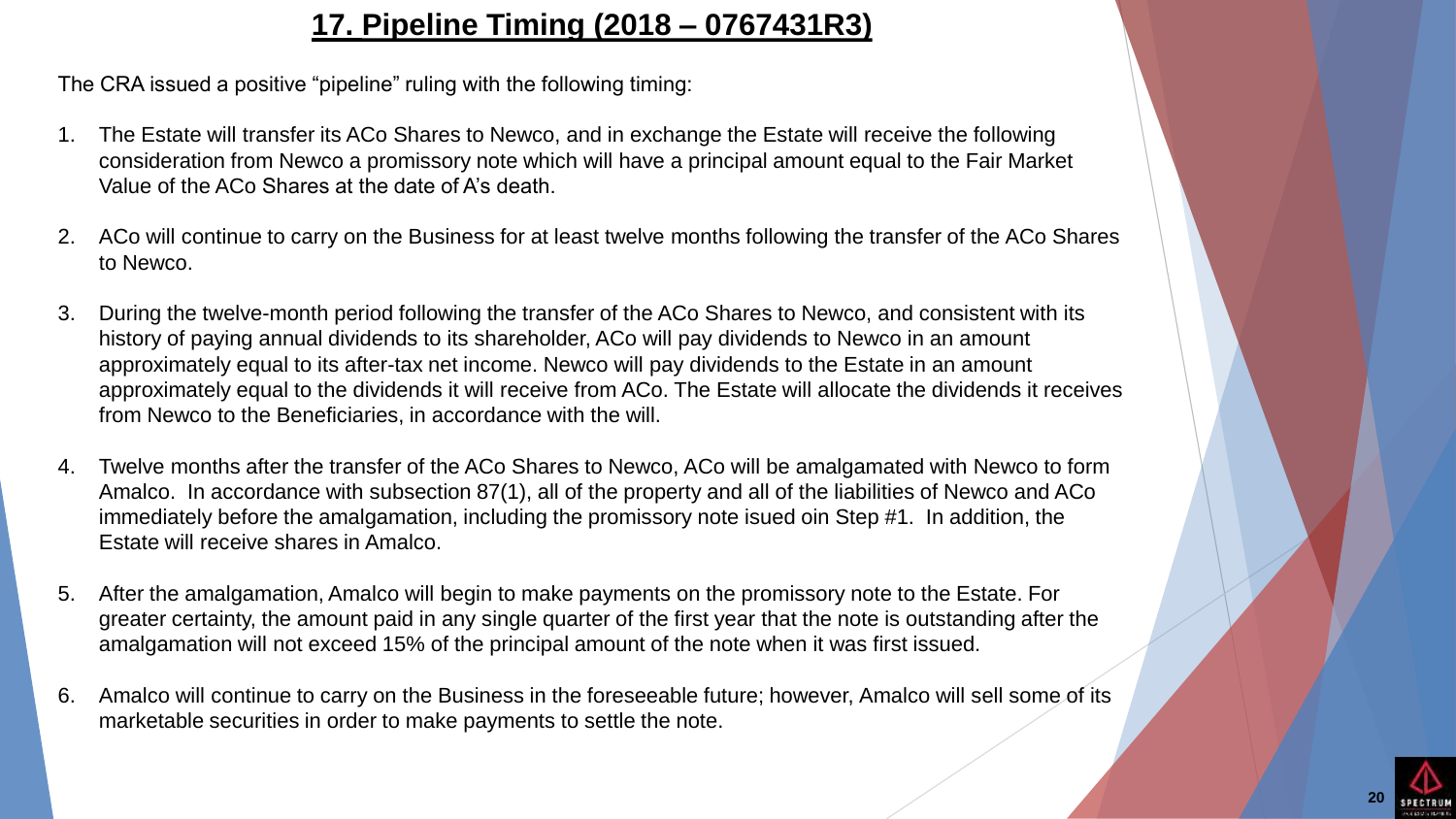## **18. Pipeline Following 21 Year Deemed Disposition (2018 – 0765411R3)**

The CRA ruled favourably on post-mortem pipeline planning following a trust realizing a capital gain by virtue of the application of subparagraph 104(4)(b)(ii) of the Act on the deemed disposition of shares of a CCPC and will include the taxable capital gain realized in its income for the year. After the 21st anniversary of the trust, the trust will enter into a pipeline-type transaction. The assets of the corporation subject to the pipeline transaction are mainly rental properties and shares of subsidiaries. The activities of the corporation subject to the pipeline transaction will be maintained over the years after the pipeline transaction is completed. The shares or the substituted shares of the corporation subject to the pipeline transaction will be redeemed more than one year after the pipeline transaction is completed and paid for partly with the profits earned after the pipeline transaction.